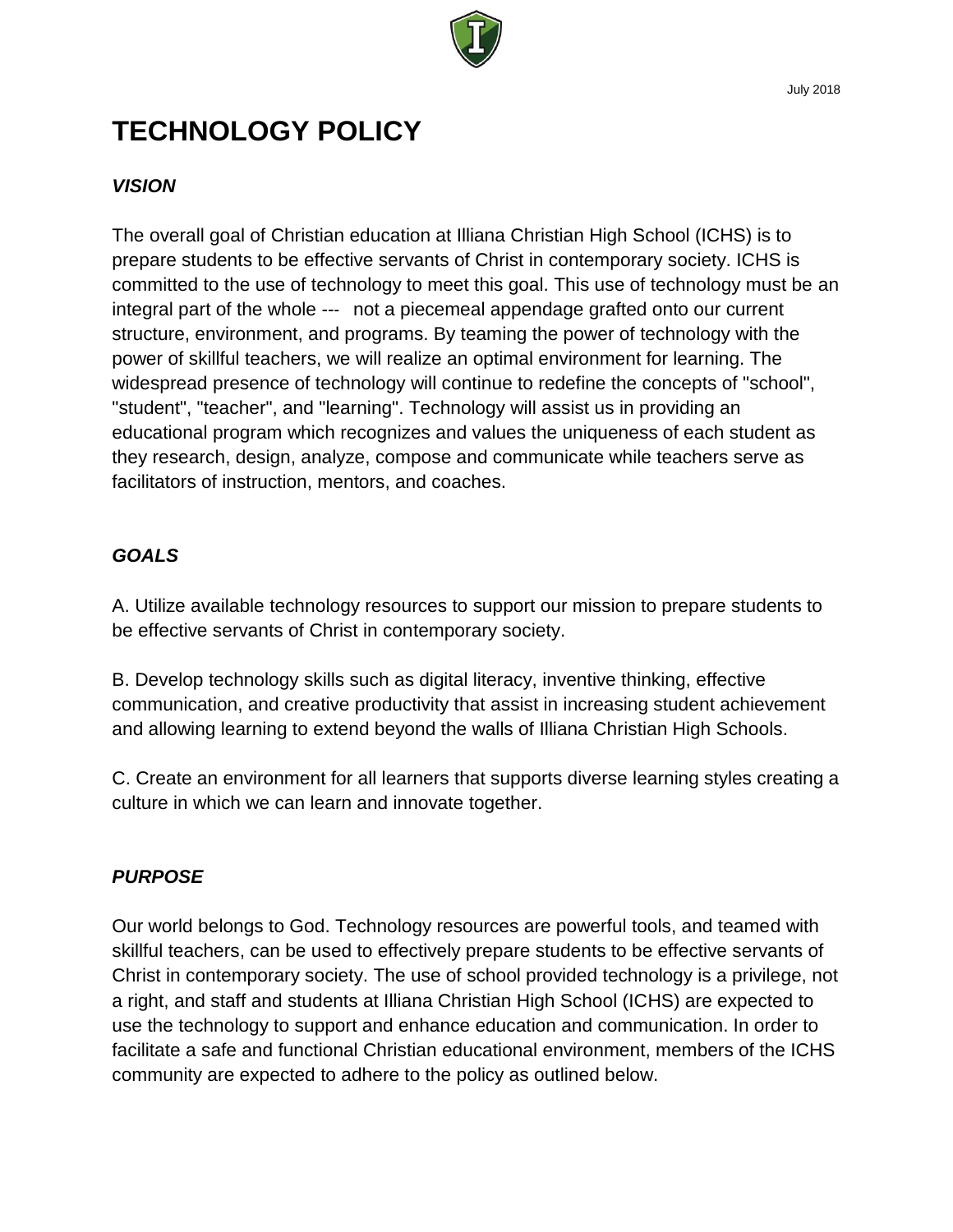

#### *SCOPE*

Individuals ("users") covered by this policy include all authorized users including but not limited to staff, teachers, students, subcontractors and visitors. It includes all ICHS technology resources such as servers, Chromebooks, desktops, laptops, tablets, printers, projectors, cameras, software, apps and internet access. As responsible caretakers of all that God has entrusted to us, we expect users to apply this policy to the use of ICHS technology resources both on ICHS campus and off-site, including the use of personal devices when at ICHS sponsored activities or with other ICHS users.

#### *RESPONSIBILITIES*

A. All users are expected to engage with ICHS technology resources in ways that are God honoring, responsible, ethical, and legal. Use of technology resources must be in compliance with federal and state laws.

B. As children of God created in His image, all users are expected to avoid unethical internet usage and inappropriate use of social media such as cyberbullying. Users should report such behaviors to ICHS staff.

C. All users are required to use technology resources in accordance with school policies. Violations include but are not limited to harassment, defamation, threatening or discriminatory behavior, and accessing obscene material.

D. Plagiarism and copyright infringement through technology resources is strictly prohibited.

E. Attempted or actual modification of restrictions or protections on ICHS technology is strictly prohibited.

F. Business activities, such as advertising or buying and selling of goods and services using ICHS technology resources are prohibited.

G. Any attempt to gain unauthorized access is prohibited.

H. Users agree to take reasonable precautions, to maintain and to protect ICHS technology resources. Users agree to abide by care instructions as outlined in any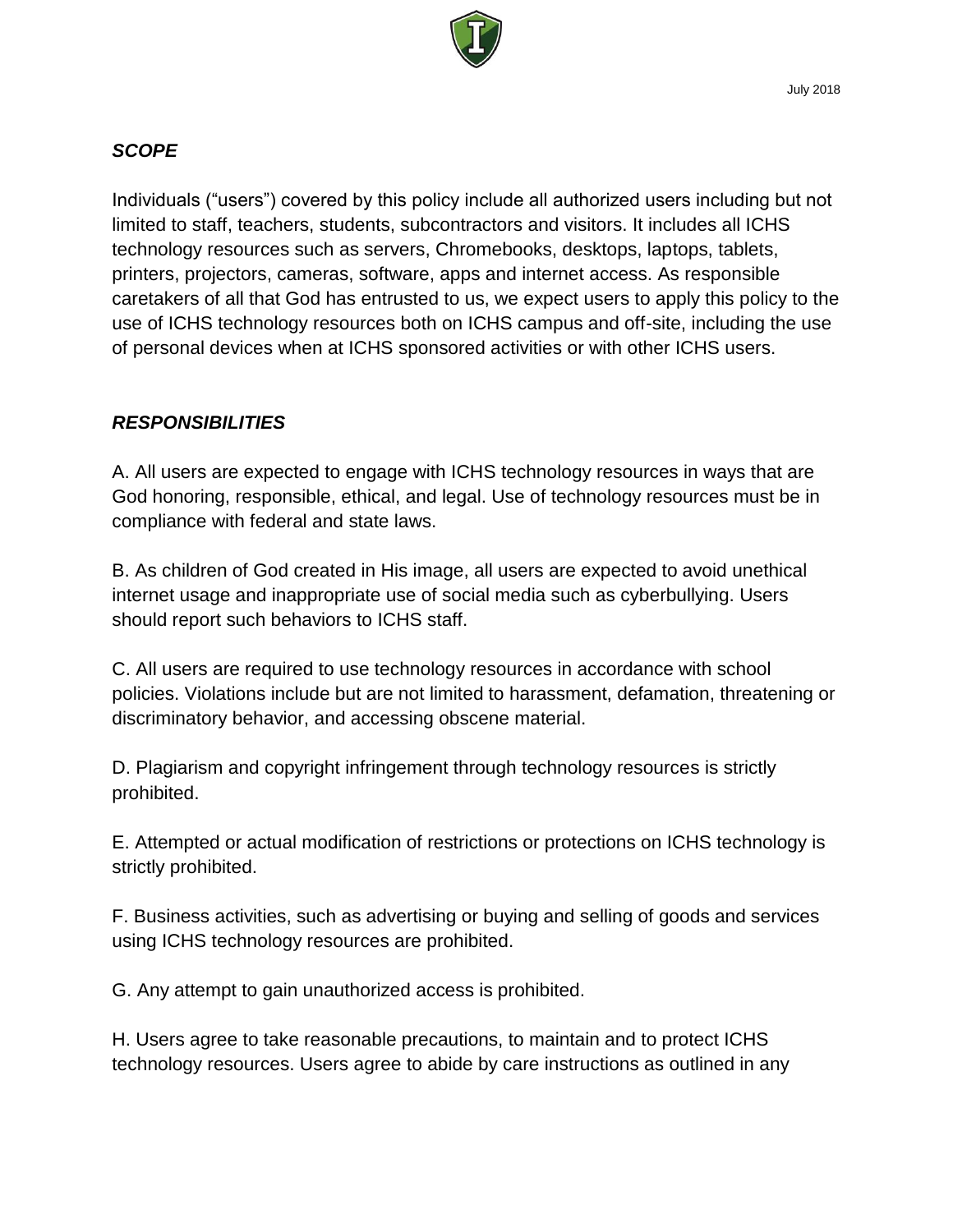

guides, manuals or verbal instructions that come with technology resources given by technology staff.

I. Users agree never to attempt to damage, destroy or otherwise physically abuse ICHS technology resources. Users are financially responsible for the cost of any damage that occurs.

J. Users agree to manage their individual use of technology resources in ways that do not detrimentally affect other users (e.g. not streaming music, not monopolizing printers, not spamming, etc.)

K. Connecting unapproved devices to the ICHS network is prohibited.

L. Users agree not to hold ICHS liable for losses or damages incurred by failure or malfunction of technology resources. April 2015

M. Any damage to or malfunction of technology resources, whether accidental or not, is to be reported promptly and with full disclosure to technology staff.

## *SAFETY AND PRIVACY CONSIDERATIONS*

A. Users agree to use only approved logins to access accounts and to keep their own login information secure.

B. Users agree not to share any ICHS login/account data with any person or organization.

C. Users agree to protect and maintain their accounts by logging out or locking the computer. Users will monitor and report unusual activity on their technology resources.

D. Users agree not to access, modify, or destroy other users' information.

E. Users agree to only logon with their approved credentials.

F. ICHS will provide education and training to students on (1) safe and appropriate online behavior, such as interacting with other individuals on social networking sites, and (2) cyberbullying awareness and responses.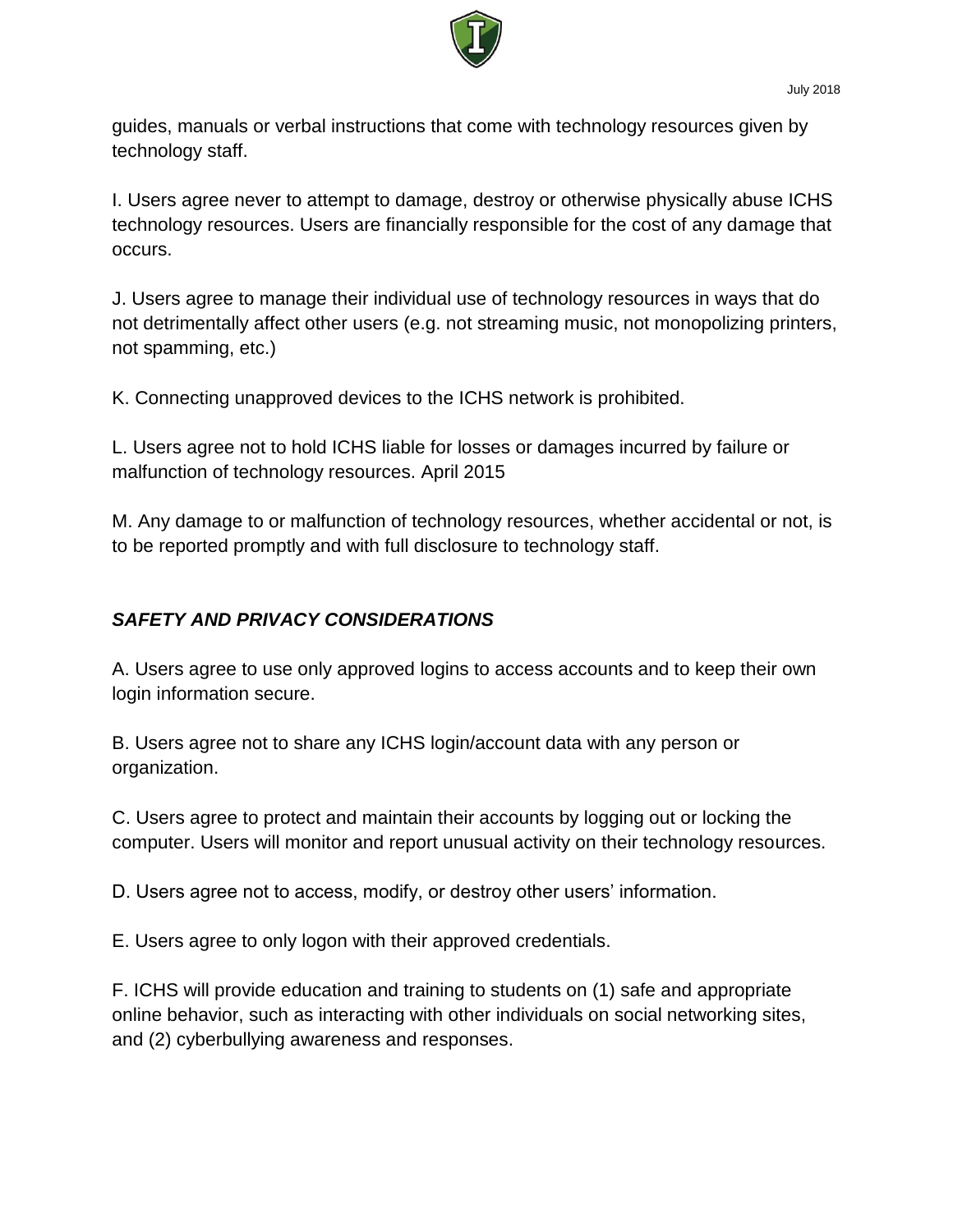

G. ICHS reserves the right to inspect any technology resources in protection of our school and other users. There is no right of privacy from system administrators. If you use school computers, the school's network or even your own computer (or phone) to communicate with school personnel or other members of the Illiana community, the school reserves the right to review all your activities and communications at any time.

H. Users agree that ICHS administration and technology staff reserve the right to monitor and inspect files stored on school resources for conformity with policies, licensing standards and state or federal law. Users understand and agree that any files accessed, created, or stored on school resources are not private.

I. Users understand and agree that ICHS has implemented technology measures that block/filter internet access to visual images that are obscene, illegal or otherwise harmful to minors. Users (and their parent/guardians) are nevertheless advised that users may gain access to unauthorized websites, and ICHS cannot guarantee that users will not access websites that they (or their parents/guardians) would find inappropriate, offensive, objectionable or controversial. Users (and their parents/guardians) agree not to hold ICHS liable for any such material that they may find as a result of using ICHS's technology resources.

J. To promote student safety and ensure compliance with this policy, internet, network and other technology‐ related activities will be monitored or restricted using filtering, passive supervision technologies and periodic checks by technology staff. April 2015

K. The Chromebooks are school property and must be surrendered:

- at the discretion of ICHS staff
- at the conclusion of each academic school year
- upon withdrawal from ICHS.

# *DISCIPLINARY ACTION*

Violation of any part of the above policy may result in restriction or suspension of access to technology resources, notification of law enforcement, financial restitution, or other disciplinary measures as determined by ICHS administration.

*FEES*